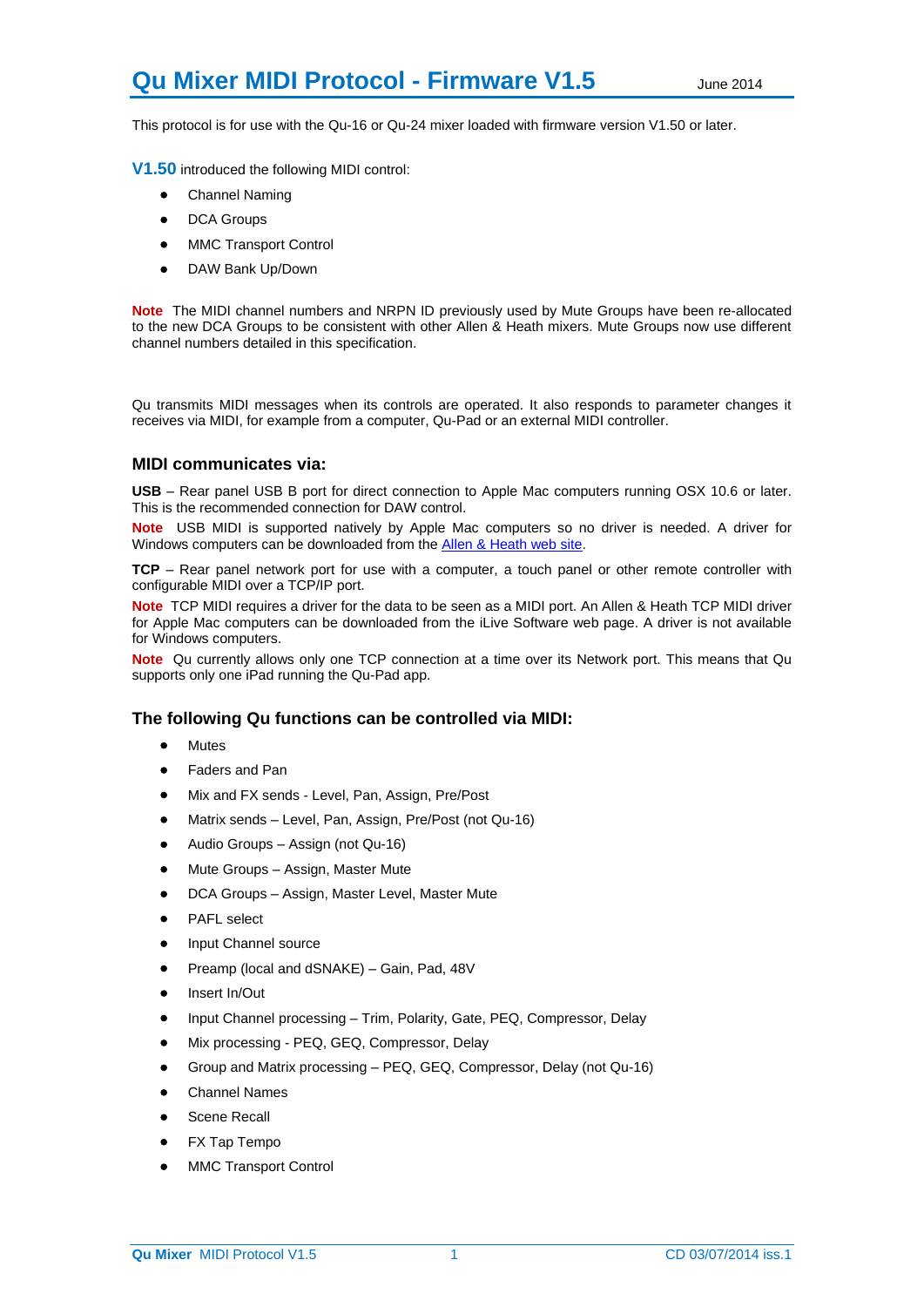# **DAW Control for Mac computers:**

MIDI fader strips can be assigned to the Custom Layer to work with a DAW (Digital Audio Workstation). These send/receive CC and note on/off messages using a different MIDI channel to that used for the Qu functions described above. The MIDI fader strip sends/receives messages relating to:

- Fader position
- Mute key / indicator
- Sel key / indicator
- PAFL key /indicator
- DAW Bank Up/Down

You can work directly with these messages or use the Allen & Heath DAW Control driver to convert them into either of the following popular protocols:

- $\bullet$  HUI
- Mackie Control

**Note** DAW Control is available for Mac computers only. A driver for Windows computers is not available.

Go to the [Allen & Heath web site](http://www.allen-heath.com/) to download the DAW Control driver for Mac and for further information in the DAW Control Setup Notes.

#### **Reference**

Refer to the table at the end of this document for value listings.

All MIDI message numbers shown in blue in this document are Hexadecimal

| Key | <b>Blue</b> | Hexadecimal number, eq. FO                                        |
|-----|-------------|-------------------------------------------------------------------|
|     | Green       | Variable referred to in table or note, eg, $VA =$ parameter value |
|     | <b>Red</b>  | NRPN <b>ID</b> number for parameter type, eq. Polarity = $6A$     |
|     |             | <b>Orange</b> NRPN Index to specify a second value, eq. VX        |

**MIDI channel number N** (see table) MIDI channel 1 to  $16 = 0$  to F Qu functions use MIDI channel = **N** MIDI strips (DAW controls) use MIDI channel = **N+1**

| <b>Channel numbers</b> | <b>CH</b>      | (see table)                                              |
|------------------------|----------------|----------------------------------------------------------|
| FX Send 1 to 4         | $= 00$ to 03   |                                                          |
| FX Return 1 to 4       | $= 08$ to $0B$ |                                                          |
| DCA Groups 1 to 4      | $= 10$ to 13   | <b>Note</b> Introduced in V1.5 firmware                  |
| Input 1 to 32          | $= 20$ to $3F$ |                                                          |
| Stereo Channels        | $= 40$ to 42   |                                                          |
| Mute Groups 1 to 4     | $= 50$ to 53   | <b>Note</b> This is a change introduced in V1.5 firmware |
| Group 1-2 to 7-8       | $= 68$ to 6B   | $(not Qu-16)$                                            |
| Mix 1 to 10            | $= 60$ to 66   |                                                          |
| Main LR                | $= 67$         |                                                          |
| Matrix 1-2, 3-4        | $= 6C, 6D$     | $(not Qu-16)$                                            |

# **Active Sensing**

Qu supports MIDI Active Sensing over its TCP/IP Ethernet connection to detect connection status. Qu will send an initial Active Sense byte (FE) once an Ethernet connection is established, and then once every 300ms or so during any period of inactivity.

Qu also responds to Active Sense If it receives an Active Sense byte it will expect to receive regular MIDI data from that point onwards (either valid control data, or more Active Sense bytes during any period of inactivity). If it does not receive any data for 12 seconds, it will close the Ethernet connection.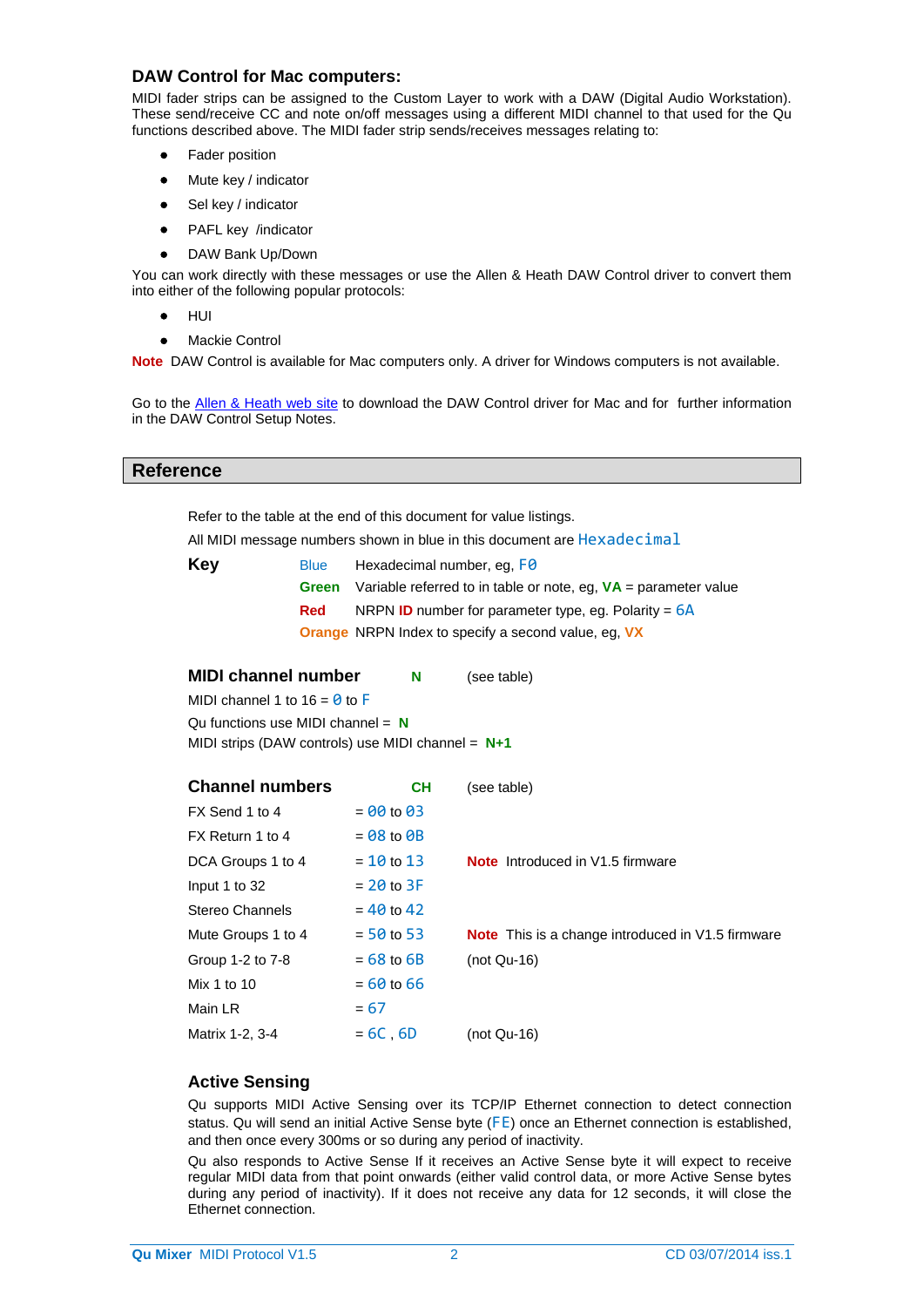### **DAW control**

MIDI strips assigned to the Custom Layer can provide DAW control.

DAW messages can be translated into HUI or Mackie Control protocol using a driver which can be downloaded from the **Allen & Heath web site**.

#### Allen & Heath **DAW Control**

**Note** DAW Control is available for Mac computers only. A driver for Windows computers is not available.

DAW messages use a different MIDI channel to other Qu MIDI messages:

Qu MIDI channel = **N** DAW MIDI channel = **N+1**

MIDI strip controls send and respond to the following messages:

# **Strip Fader**

Control Change message:

```
B(N+1), FD, VA
Where \overline{FD} = Strip fader \theta\theta to 1\overline{F} (see table)
         VA = Fader min to max position = 00 to 7F
```
#### **Strip keys**

The strip keys use **NOTE ON** followed by **NOTE OFF** messages. Pressing keys send messages. Key LED indicators respond to received messages.

9(**N+1**), **KY**, 7F, 9(**N+1**), **KY**, 00

| Where $KY =$ | <b>Mute</b> Strip 1-32 = $\theta\theta$ to 1F (see table) |  |
|--------------|-----------------------------------------------------------|--|
|              | <b>Sel</b> Strip 1-32 = $20$ to $3F$                      |  |
|              | <b>PAFL</b> Strip 1-32 = $40$ to $5F$                     |  |

#### **Bank Up/Down**

Qu SoftKeys can be assigned as DAW Bank Up or Bank Down keys. These use **NOTE ON** followed by **NOTE OFF** messages which are converted by DAW Control to become the Bank Up/Down control.

| <b>Bank Up</b> | $9(N+1)$ , $7E$ , $7F$ , | 9(N+1), 7E, 00 |
|----------------|--------------------------|----------------|
| Bank Down      | $9(N+1), 7F, 7F,$        | 9(N+1), 7F, 00 |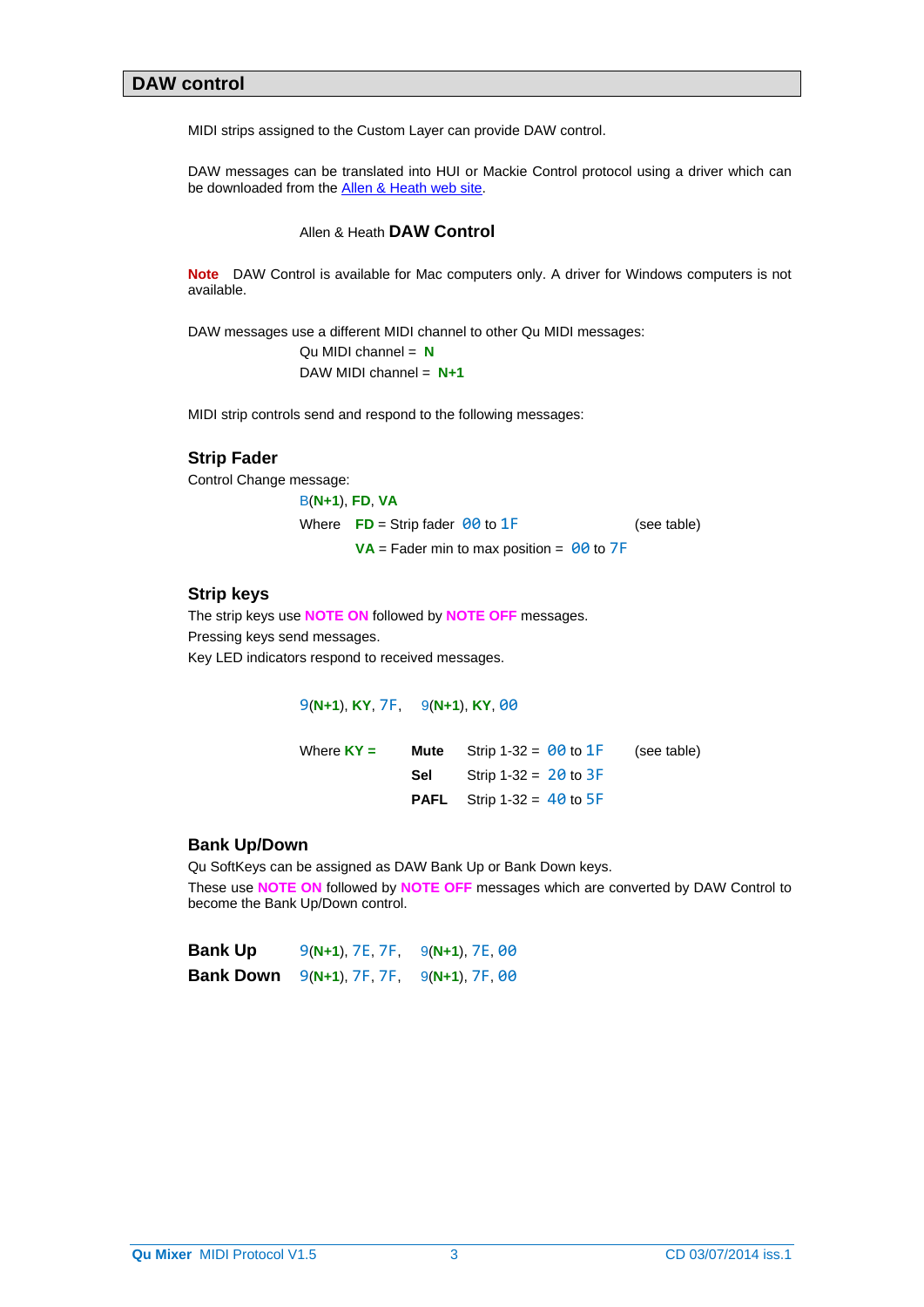| Mute on  |                               | <b>NOTE ON</b> with velocity $>$ or $=$ 40 followed by NOTE OFF |
|----------|-------------------------------|-----------------------------------------------------------------|
|          | <b>9N. CH. 7F. 9N. CH. 00</b> |                                                                 |
| Mute off |                               | <b>NOTE ON</b> with velocity $<$ 40 followed by NOTE OFF        |
|          | 9N, CH, 3F, 9N, CH, 00        |                                                                 |

# **Received Mute messages**

Velocity 00 and NOTE OFF messages are ignored

Velocity  $91$  to  $3F$  = Mute off

Velocity  $40$  to  $7F =$  Mute on

# **NRPN Parameter control**

Qu mixer parameters are transmitted and received as MIDI **NRPN** (Non-Registered Parameter Number) messages. The MSB (most significant byte) selects the mixer channel (CH), and the LSB (least significant byte) selects the parameter number (ID). The data entry MSB sets the parameter value (VA) and LSB sets the index value for its range (VX) where needed.

|                        | (NRPN MSB)<br><b>BN, 63, CH,</b> |                    | (NRPN LSB)<br><b>BN, 62, ID,</b>                                           | (Data MSB)<br><b>BN, 06, VA</b> |                                   | (Data LSB)<br><b>BN, 26, VX</b> |                                                              |
|------------------------|----------------------------------|--------------------|----------------------------------------------------------------------------|---------------------------------|-----------------------------------|---------------------------------|--------------------------------------------------------------|
| <b>Fader</b>           |                                  |                    | BN, 63, CH, BN, 62, 17, BN, 06, VA                                         |                                 |                                   |                                 | BN, 26, 07                                                   |
|                        |                                  |                    | Where $VA$ –inf to +10dB = $\theta\theta$ to $7F$ , 0dB = $6B$ (see table) |                                 |                                   |                                 |                                                              |
| Pan                    |                                  |                    | BN, 63, CH, BN, 62, 16, BN, 06, VA                                         |                                 |                                   |                                 | <b>BN, 26, VX</b>                                            |
|                        |                                  |                    | Where VA Full Left = $\theta\theta$ to Centre = 25 to Full Right = $4A$    |                                 |                                   |                                 |                                                              |
|                        |                                  |                    | VX $\,$ 04, 05, 06, 07 = Mix 5-6, 7-8, 9-10, LR                            |                                 |                                   |                                 |                                                              |
|                        |                                  |                    | <b>VX</b> $\theta C$ , $\theta D = MTX1-2$ , 3-4 (not Qu-16)               |                                 |                                   |                                 |                                                              |
| <b>LR Assign</b>       |                                  | <b>BN, 63, CH,</b> |                                                                            |                                 | BN, 62, 18, BN, 06, VA            |                                 | BN, 26, 07                                                   |
|                        |                                  |                    | Where $VA$ Off = $00$ , On = $01$                                          |                                 |                                   |                                 |                                                              |
| <b>Mix Assign</b>      |                                  | <b>BN, 63, CH,</b> |                                                                            |                                 | BN, 62, 55, BN, 06, VA            |                                 | <b>BN, 26, VX</b>                                            |
|                        |                                  |                    | Where $VA$ Off = $00$ , On = $01$                                          |                                 |                                   |                                 |                                                              |
|                        |                                  |                    | <b>VX</b> $\theta\theta$ to $\theta$ 7 = Mix1-10, LR                       |                                 |                                   |                                 |                                                              |
|                        |                                  |                    | <b>VX</b> 10 to $13 = FX$ send 1-4 (Qu-16 FX1,2 only)                      |                                 |                                   |                                 |                                                              |
|                        |                                  |                    |                                                                            |                                 |                                   |                                 | VX $\,$ 08 , 09, 0C, 0D = Grp1-2,3-4, MTX1-2,3-4 (not Qu-16) |
| <b>Mute Grp Assign</b> | <b>BN, 63, CH,</b>               |                    |                                                                            |                                 | BN, 62, 5C, BN, 06, VA            |                                 | BN, 26, 07                                                   |
|                        | Where <b>VA</b>                  |                    |                                                                            |                                 | Off Mute Grp 1-4 = $00$ to $03$ , |                                 |                                                              |
|                        |                                  |                    |                                                                            |                                 | On Mute Grp 1-4 = $40$ to 43      |                                 |                                                              |
| <b>DCA Grp Assign</b>  | <b>BN, 63, CH,</b>               |                    |                                                                            |                                 | BN, 62, 40, BN, 06, VA            |                                 | BN, 26, 07                                                   |
|                        | Where <b>VA</b>                  |                    |                                                                            |                                 | Off Mute Grp 1-4 = $90$ to 03,    |                                 |                                                              |
|                        |                                  |                    | On Mute Grp 1-4 = $40$ to 43                                               |                                 |                                   |                                 |                                                              |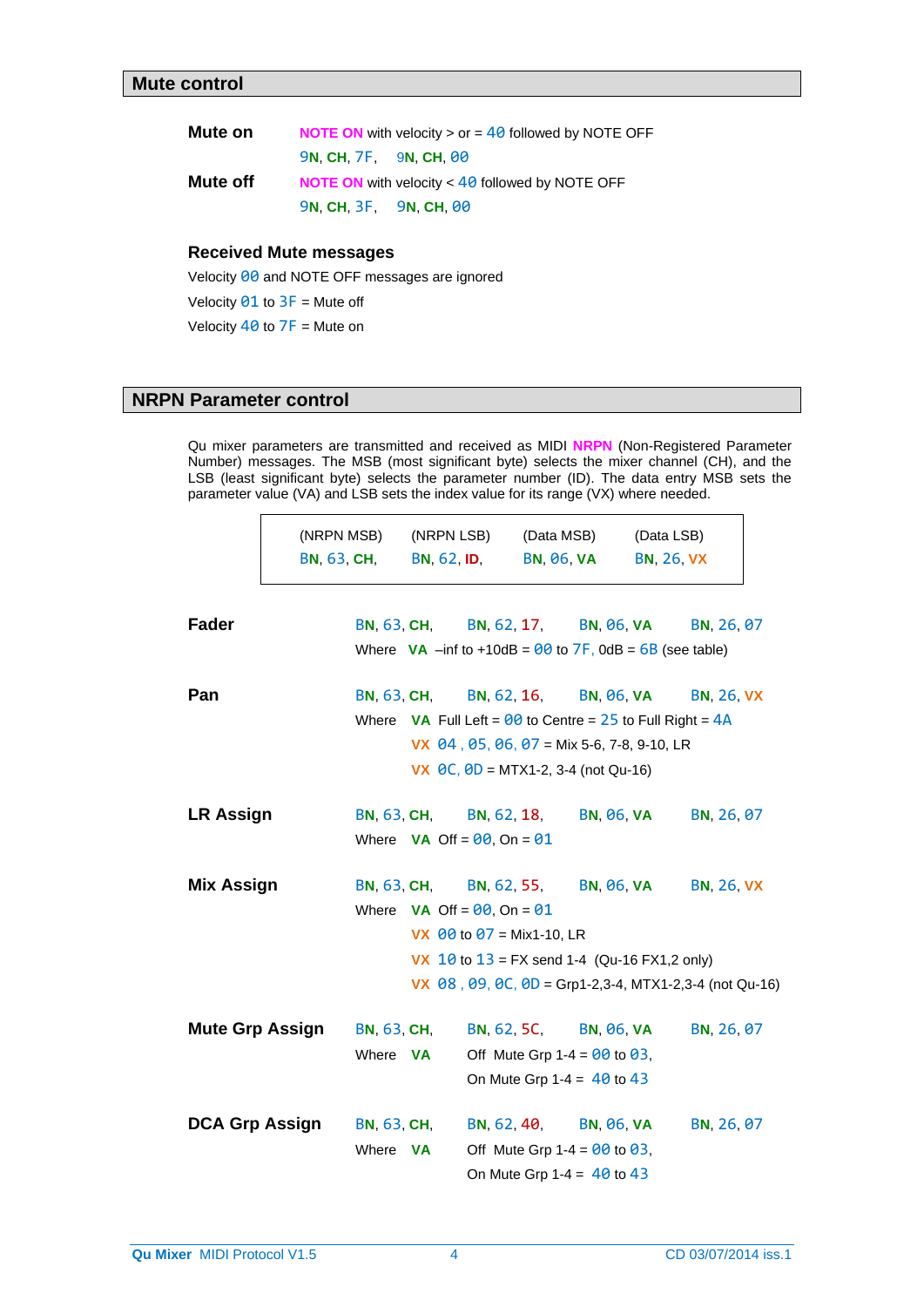| <b>Mix Pre/Post</b>     | <b>BN, 63, CH,</b> | <b>BN, 62, 50,</b>                                                             | <b>BN, 06, VA</b>                                | <b>BN, 26, VX</b> |
|-------------------------|--------------------|--------------------------------------------------------------------------------|--------------------------------------------------|-------------------|
|                         |                    | Where $VA \text{ Post} = \theta \theta$ , Pre = $\theta 1$                     |                                                  |                   |
|                         |                    | VX $\theta\theta$ to $\theta$ 6 = Mix1-10                                      |                                                  |                   |
|                         |                    | <b>VX</b> 10 to $13 = FX$ send 1-4 (Qu-16 FX1,2 only)                          |                                                  |                   |
|                         |                    | VX $\theta$ C, $\theta$ D = MTX1-2, 3-4 (not Qu-16)                            |                                                  |                   |
|                         |                    |                                                                                |                                                  |                   |
| <b>Send Level</b>       |                    | BN, 63, CH, BN, 62, 20,                                                        | <b>BN, 06, VA</b>                                | <b>BN, 26, VX</b> |
|                         |                    | Where $VA$ –inf to +10dB = $\theta\theta$ to $\overline{7}F$ (see table)       |                                                  |                   |
|                         |                    | VX $00$ to $06 = \text{Mix1-10}$                                               |                                                  |                   |
|                         |                    | <b>VX</b> 10 to $13 = FX$ send 1-4 (Qu-16 FX1,2 only)                          |                                                  |                   |
|                         |                    | <b>VX</b> $\theta C$ , $\theta D = MTX1-2$ , 3-4 (not Qu-16)                   |                                                  |                   |
| <b>PAFL select</b>      | <b>BN, 63, CH,</b> | <b>BN, 62, 51,</b>                                                             | <b>BN, 06, VA</b>                                | BN, 26, 07        |
|                         |                    | Where $VA$ Off = $00$ , On = $01$                                              |                                                  |                   |
|                         |                    |                                                                                |                                                  |                   |
| <b>Ch USB Source</b>    |                    | Switches between channel current Preamp and current USB source                 |                                                  |                   |
|                         | <b>BN, 63, CH,</b> | <b>BN, 62, 12,</b>                                                             | <b>BN, 06, VA</b>                                | BN, 26, 00        |
|                         |                    | Where $VA$ Off (Preamp) = $00$ , On (USB) = $01$                               |                                                  |                   |
|                         |                    |                                                                                |                                                  |                   |
| <b>Ch Preamp Source</b> |                    | Switches between mixer rear panel and remote AR rack input source              |                                                  |                   |
|                         | <b>BN, 63, CH,</b> | <b>BN, 62, 57,</b>                                                             | <b>BN, 06, VA</b>                                | BN, 26, 00        |
|                         |                    | Where <b>VA</b> Off (Local) = $\theta\theta$ , On (dSNAKE) = $\theta\theta$    |                                                  |                   |
| <b>Local Preamp</b>     |                    | Applies to rear panel local inputs only                                        |                                                  |                   |
|                         | <b>BN, 63, CH,</b> | <b>BN, 62, ID,</b>                                                             | <b>BN, 06, VA</b>                                | BN, 26, 07        |
|                         | Where              |                                                                                |                                                  |                   |
| Gain                    | $ID = 19$          |                                                                                | VA Gain -5dB to +60dB = $90$ to $7F$ (see table) |                   |
| 48V PP                  | $ID = 69$          | <b>VA</b> Off = $00$ , On = $01$                                               |                                                  |                   |
|                         |                    |                                                                                |                                                  |                   |
| dSNAKE Preamp           |                    | Applies to remote AR rack inputs only                                          |                                                  |                   |
|                         | <b>BN, 63, CH,</b> | <b>BN, 62, ID,</b>                                                             | <b>BN, 06, VA</b>                                | BN, 26, 07        |
|                         | Where              |                                                                                |                                                  |                   |
| Gain                    | $ID = 58$          |                                                                                | VA Gain +5dB to +60dB = $90$ to $7F$ (see table) |                   |
| Pad                     | $ID = 59$          | <b>VA</b> Out = $00$ , In = $01$                                               |                                                  |                   |
| <b>48V PP</b>           | $ID = 5A$          | VA Off = $00$ , On = $01$                                                      |                                                  |                   |
| <b>Digital Trim</b>     |                    | Applies to USB source to channel only                                          |                                                  |                   |
|                         | <b>BN, 63, CH,</b> |                                                                                | BN, 62, 52, BN, 06, VA                           | BN, 26, 07        |
|                         |                    | Where VA Trim -24 to +24dB = $00$ to $7F$ 0dB = $40$                           |                                                  |                   |
|                         |                    |                                                                                |                                                  |                   |
| <b>Stereo Trim</b>      |                    | Applies to local ST1, ST2 and ST3 inputs only                                  |                                                  |                   |
|                         | <b>BN, 63, CH,</b> | <b>BN, 62, 54,</b>                                                             | BN, 06, VA                                       | BN, 26, 07        |
|                         |                    | Where <b>VA</b> Trim -24 to +24dB = $\theta\theta$ to $7F$ 0dB = $4\theta$     |                                                  |                   |
|                         |                    |                                                                                |                                                  |                   |
| <b>Polarity</b>         | <b>BN, 63, CH,</b> | BN, 62, 6A, BN, 06, VA                                                         |                                                  | BN, 26, 07        |
|                         |                    | Where <b>VA</b> Off (normal) = $\theta\theta$ , On (reversed) = $\theta\theta$ |                                                  |                   |
| Insert In/Out           | <b>BN, 63, CH,</b> | <b>BN, 62, 6B,</b>                                                             | <b>BN, 06, VA</b>                                | BN, 26, 07        |
|                         |                    | Where $VA$ Out = $00$ , In = $01$                                              |                                                  |                   |
|                         |                    |                                                                                |                                                  |                   |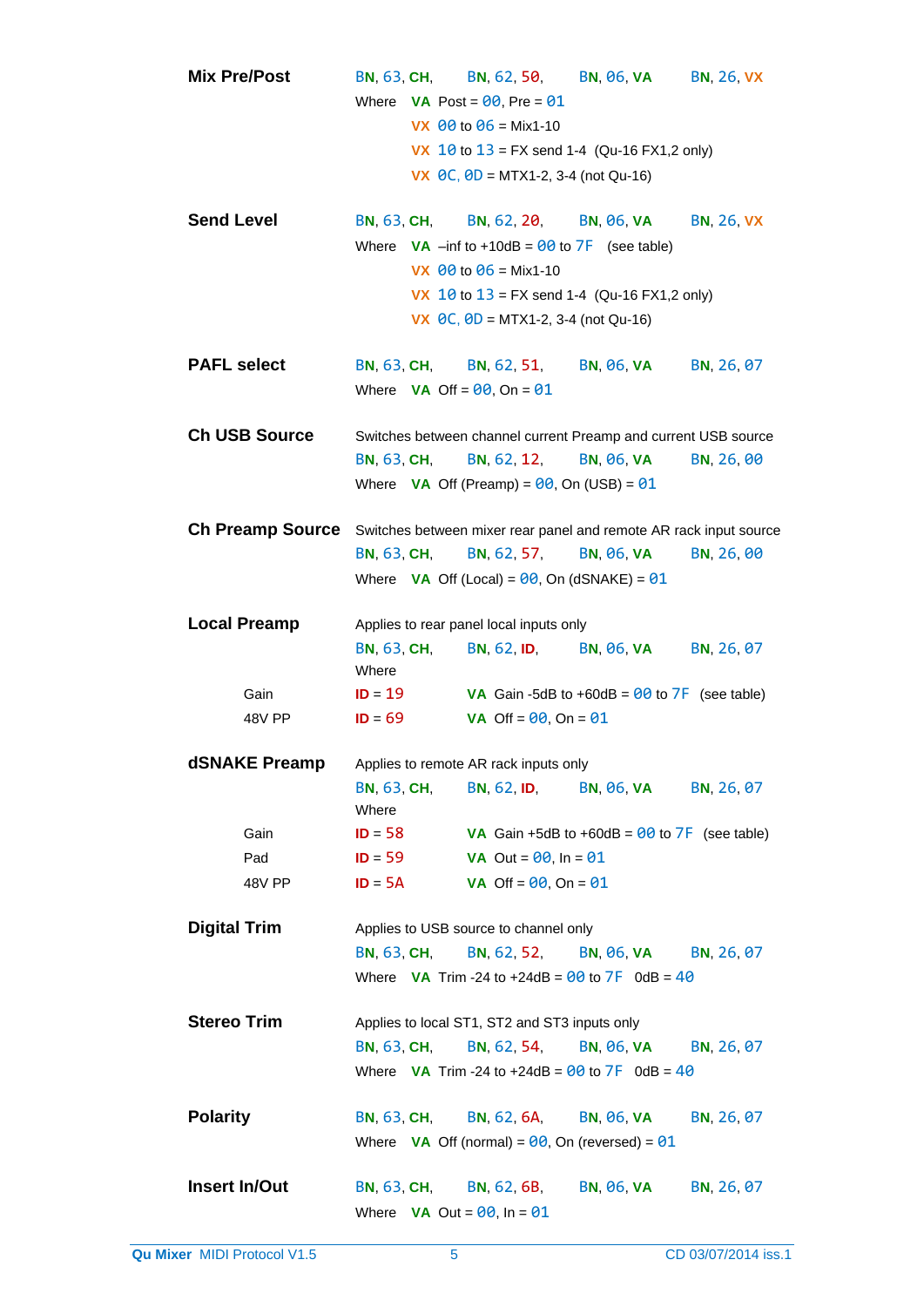| <b>PEQ</b> |                 | <b>BN, 63, CH,</b><br>Where       | <b>BN, 62, ID,</b>                             | <b>BN, 06, VA</b>                                        | BN, 26, 07        |
|------------|-----------------|-----------------------------------|------------------------------------------------|----------------------------------------------------------|-------------------|
|            | LF Gain         | $ID = 01$                         | <b>VA</b> -12 to +12dB = $90$ to $7F$          |                                                          | $0dB = 40$        |
|            | LF Freq         | $ID = 02$                         | VA 20Hz to 20 kHz = $00$ to $7F$               |                                                          |                   |
|            | LF Width        | $ID = 03$                         | <b>VA</b> 1.5 to 1/9 Oct = $90$ to 7F          |                                                          |                   |
|            | LF Type         | $ID = 04$                         | <b>VA</b> Bell = $00$ , Shelf = $06$           |                                                          |                   |
|            | LM Gain         | $ID = 05$                         | <b>VA</b> -12 to +12dB = $\frac{00}{00}$ to 7F |                                                          | $0dB = 40$        |
|            | LM Freq         | $ID = 06$                         | VA 20Hz to 20 kHz = $\theta\theta$ to $7F$     |                                                          |                   |
|            | <b>LM Width</b> | $ID = 07$                         | <b>VA</b> 1.5 to 1/9 Oct = $90$ to 7F          |                                                          |                   |
|            | <b>HM Gain</b>  | $ID = 09$                         | <b>VA</b> -12 to +12dB = $90$ to 7F            |                                                          | $0dB = 40$        |
|            | HM Freq         | $ID = \Theta A$                   | VA 20Hz to 20 kHz = $00$ to 7F                 |                                                          |                   |
|            | <b>HM Width</b> | $ID = \Theta B$                   | <b>VA</b> 1.5 to 1/9 Oct = $90$ to 7F          |                                                          |                   |
|            | HF Gain         | $ID = 0D$                         | <b>VA</b> -12 to +12dB = $00$ to $7F$          |                                                          | $0dB = 40$        |
|            | HF Freq         | $ID = \theta E$                   | VA 20Hz to 20 kHz = $00$ to 7F                 |                                                          |                   |
|            | HF Width        | $ID = \Theta F$                   | <b>VA</b> 1.5 to 1/9 Oct = $90$ to 7F          |                                                          |                   |
|            | HF Type         | $ID = 10$                         | <b>VA</b> Bell = $00$ , Shelf = $06$           |                                                          |                   |
| <b>PEQ</b> | In/Out          | <b>BN, 63, CH,</b>                | <b>BN, 62, 11,</b>                             | <b>BN, 06, VA</b>                                        | BN, 26, 00        |
|            |                 | Where $VA$ Out = $00$ , In = $01$ |                                                |                                                          |                   |
| <b>HPF</b> | Freq            | <b>BN, 63, CH,</b>                | <b>BN, 62, 13,</b>                             | <b>BN, 06, VA</b>                                        | BN, 26, 07        |
|            |                 |                                   | Where $VA$ 20Hz to 20kHz = $00$ to 7F          |                                                          |                   |
| <b>HPF</b> | In/Out          | <b>BN, 63, CH,</b>                | BN, 62, 14,                                    | <b>BN, 06, VA</b>                                        | BN, 26, 00        |
|            |                 | Where $VA$ Out = $00$ , In = $01$ |                                                |                                                          |                   |
| <b>GEQ</b> | Gain            | <b>BN, 63, CH,</b>                | <b>BN, 62, 70,</b>                             | <b>BN, 06, VA</b>                                        | <b>BN, 26, VX</b> |
|            |                 |                                   | Where $VA$ Gain -12 to +12dB = $00$ to 7F      |                                                          |                   |
|            |                 |                                   |                                                | VX $\theta\theta$ to $1B$ = Each of 28 bands (see table) |                   |
| <b>GEQ</b> | In/Out          | <b>BN, 63, CH,</b>                | BN, 62, 71,                                    | <b>BN, 06, VA</b>                                        | BN, 26, 00        |
|            |                 | Where $VA$ Out = $00$ , In = $01$ |                                                |                                                          |                   |
| Gate       |                 | <b>BN, 63, CH,</b><br>Where       | <b>BN, 62, ID,</b>                             | <b>BN, 06, VA</b>                                        | BN, 26, 07        |
|            | Attack          | $ID = 41$                         | VA 50us to 300ms = $00$ to $7F$                |                                                          |                   |
|            | Release         | $ID = 42$                         | VA 10ms to 1s = $00$ to 7F                     |                                                          |                   |
|            | Hold            | $ID = 43$                         | VA 10ms to $5s = 00$ to 7F                     |                                                          |                   |
|            | Threshold       | $ID = 44$                         | <b>VA</b> -72 to +18dB = $90$ to $7F$          |                                                          |                   |
|            | Depth           | $ID = 45$                         | <b>VA</b> 0 to 60dB = $00$ to 7F               |                                                          |                   |
| Gate       | In/Out          | <b>BN, 63, CH,</b>                | <b>BN, 62, 46,</b>                             | <b>BN, 06, VA</b>                                        | BN, 26, 00        |
|            |                 | Where $VA$ Out = $00$ , In = $01$ |                                                |                                                          |                   |
| Comp       |                 | <b>BN, 63, CH,</b><br>Where       | <b>BN, 62, ID,</b>                             | <b>BN, 06, VA</b>                                        | BN, 26, 07        |
|            | <b>Type</b>     | $ID = 61$                         | VA 4 types = $00, 01, 02, 03$                  |                                                          |                   |
|            | Attack          | $ID = 62$                         | VA 300us to 300ms = $90$ to 7F                 |                                                          |                   |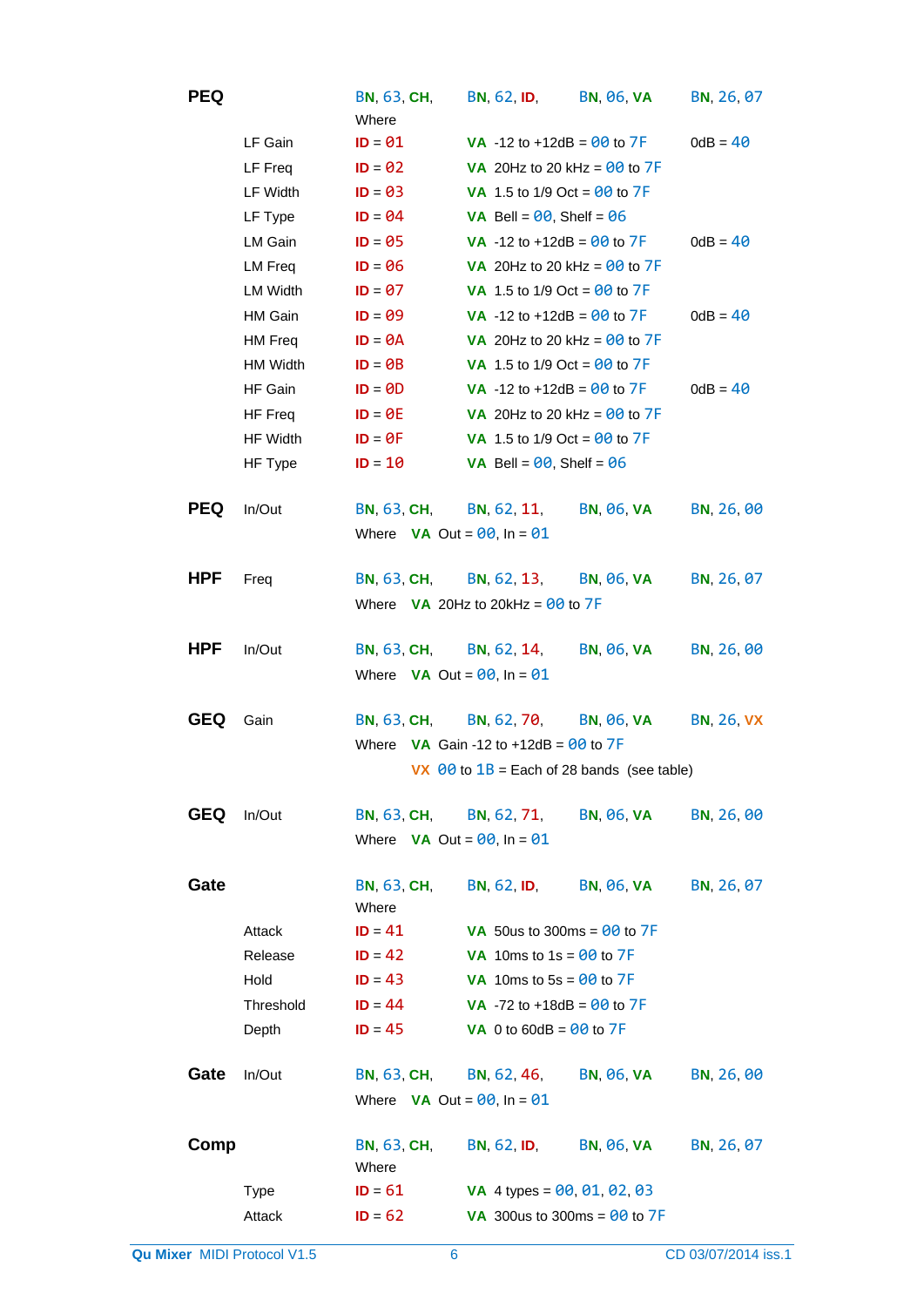|                     | Release   | $ID = 63$                         | <b>VA</b> 100ms to $2s = 00$ to 7F                       |                   |            |
|---------------------|-----------|-----------------------------------|----------------------------------------------------------|-------------------|------------|
|                     | Knee      | $ID = 64$                         | <b>VA</b> Hard knee = $00$ , Soft knee = $01$            |                   |            |
|                     | Ratio     | $ID = 65$                         | <b>VA</b> 1:1 to inf = $\frac{00}{00}$ to 7F, 2.6:1 = 50 |                   |            |
|                     | Threshold | $ID = 66$                         | <b>VA</b> -46 to +18dB = $00$ to $7F$                    |                   |            |
|                     | Gain      | $ID = 67$                         | VA $0 + 18dB = 00$ to $7F$                               |                   |            |
| <b>Comp</b> In/Out  |           | <b>BN, 63, CH, BN, 62, 68,</b>    |                                                          | BN, 06, VA        | BN, 26, 00 |
|                     |           | Where $VA$ Out = $00$ , In = $01$ |                                                          |                   |            |
| <b>Delay</b> Time   |           | <b>BN, 63, CH,</b>                | BN, 62, 6C,                                              | BN, 06, VA        | BN, 26, 07 |
|                     |           |                                   | Where $VA$ Input 0 to 85ms = $00$ to 40                  | (linear)          |            |
|                     |           |                                   | <b>VA</b> Mix 0 to 170ms = $\theta\theta$ to $7F$        | (linear)          |            |
|                     |           |                                   | VA Group 0 to 170ms = $00$ to 7F                         | (linear)          |            |
|                     |           |                                   | VA Matrix 0 to 170ms = $00$ to 7F                        | (linear)          |            |
|                     |           |                                   |                                                          |                   |            |
| <b>Delay</b> In/Out |           | BN, 63, CH, BN, 62, 6D,           |                                                          | <b>BN, 06, VA</b> | BN, 26, 00 |
|                     |           | Where $VA$ Out = $00$ , In = $01$ |                                                          |                   |            |

# **FX Parameter Control**

| <b>Delay FX Time</b>                                                   |      | To set delay time. Can be used for Tap Tempo.<br>Can use one or two NRPN messages:<br>Use MSB message only for course time value resolution.<br>Use LSB followed by MSB message for fine resolution. |                                                                                                                                         |                                           |                   |  |
|------------------------------------------------------------------------|------|------------------------------------------------------------------------------------------------------------------------------------------------------------------------------------------------------|-----------------------------------------------------------------------------------------------------------------------------------------|-------------------------------------------|-------------------|--|
|                                                                        | LSB: | <b>BN, 63, CH,</b>                                                                                                                                                                                   | BN, 62, 49,                                                                                                                             | <b>BN, 06, VAf</b>                        | <b>BN, 26, VX</b> |  |
|                                                                        | MSB: |                                                                                                                                                                                                      | BN, 63, CH, BN, 62, 48,                                                                                                                 | BN, 06, VAc                               | <b>BN, 26, VX</b> |  |
| Where <b>VAf</b> Fine resolution time value = $\frac{00}{00}$ to $7$ F |      |                                                                                                                                                                                                      | <b>VAc</b> Course resolution time value = $\theta\theta$ to $7F$<br><b>VX</b> Delay parameter<br>(See table for examples of time value) | $\theta$ 5 = Left tap<br>$07$ = Right tap |                   |  |
| <b>Delay FX Link</b>                                                   |      | To link or unlink the Left and Right tap time.                                                                                                                                                       |                                                                                                                                         |                                           |                   |  |
|                                                                        |      |                                                                                                                                                                                                      | BN, 63, CH, BN, 62, 48,                                                                                                                 | <b>BN, 06, VA</b>                         | BN, 26, 06        |  |
|                                                                        |      |                                                                                                                                                                                                      | Where $VA$ Off (unlinked) = $00$<br>On (linked) = $7F$                                                                                  |                                           |                   |  |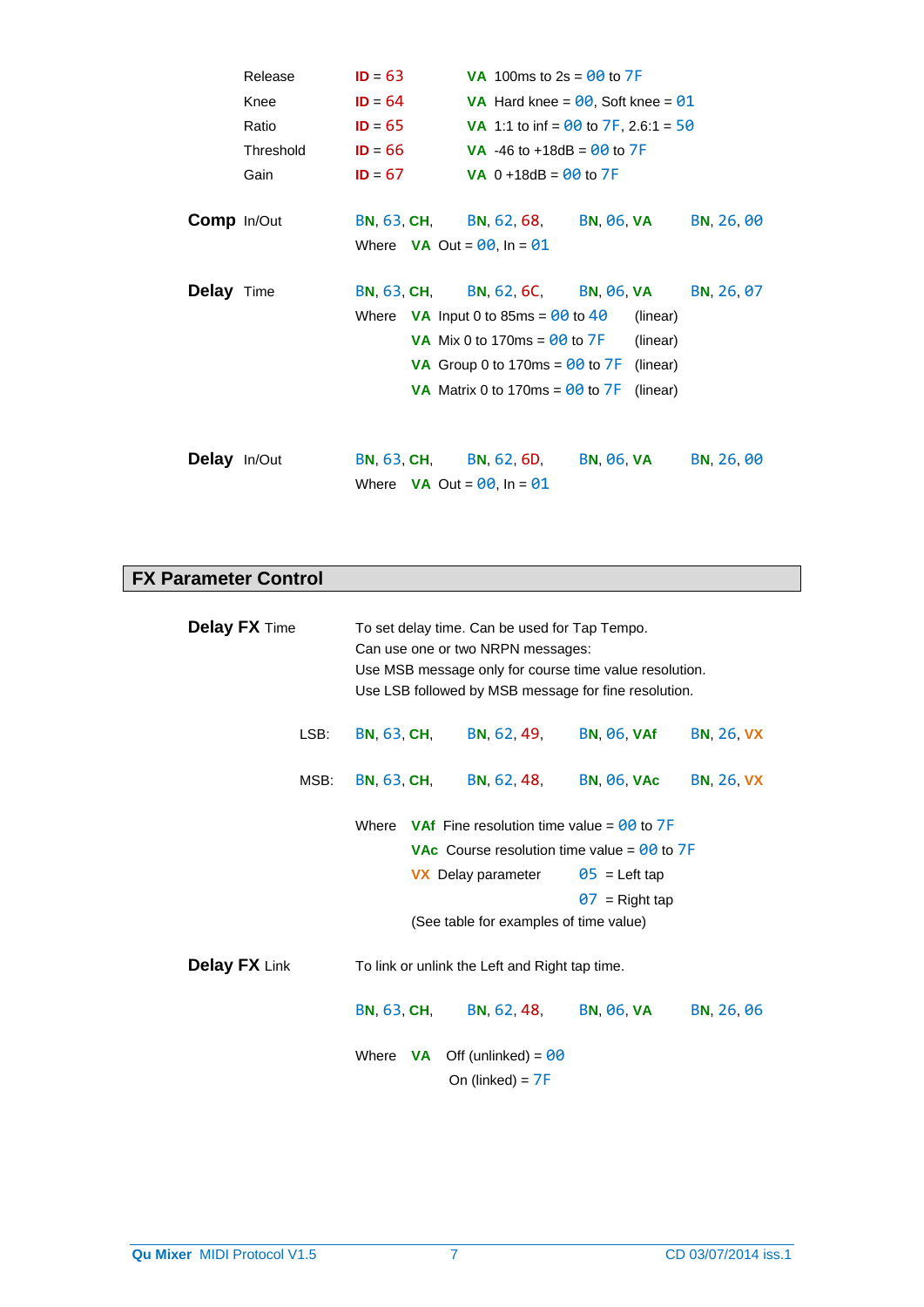Qu uses **Bank Select** and **Program Change** messages for Scene recall. Only Bank 1 is used.

#### **Transmitted Scene message**

Qu transmits this message when a Scene is recalled using the touch screen or a SoftKey:

(Bank1 MSB) (Bank1 LSB) Recall Scene B**N**, 00, 00, B**N**, 20, 00, C**N**, **SS** Where  $SS =$  Scene1 to 100 =  $\theta\theta$  to 63 (see table)

#### **Received Scene message**

Qu responds to the following message if Bank1 is currently selected:

Recall Scene

C**N**, **SS**

Where  $SS =$  Scene1 to 100 =  $\theta\theta$  to 63 (see table)

# **To set Bank1**

Qu will ignore Scene change messages if the Bank is not set to 1.

(Bank1 MSB) (Bank1 LSB)

B**N**, 00, 00, B**N**, 20, 00

# **MMC (Transport Control)**

| Sysex message |              | FO. 7F. 7F. 06. TC. F7             |
|---------------|--------------|------------------------------------|
|               |              | Where <b>TC</b> transport control: |
|               | $01 =$ Stop  |                                    |
|               | $02 =$ Play  |                                    |
|               |              | $94 =$ Fast Forward                |
|               |              | $\theta$ 5 = Rewind                |
|               |              | $\theta$ 6 = Record Strobe         |
|               | $99 =$ Pause |                                    |
|               |              |                                    |

# **Device Connection**

**Note** Qu currently allows only one TCP connection at a time over its Network port.

#### **TCP Client Configuration**

Clients should be configured to use TCP port 51325

#### **Active Sensing**

Qu supports MIDI Active Sensing over its TCP/IP Ethernet connection to detect connection status. Qu will send an initial Active Sense byte (FE) once an Ethernet connection is established, and then once every 300ms or so during any period of inactivity.

Qu also responds to Active Sense If it receives an Active Sense byte it will expect to receive regular MIDI data from that point onwards (either valid control data, or more Active Sense bytes during any period of inactivity). If it does not receive any data for 12 seconds, it will close the Ethernet connection.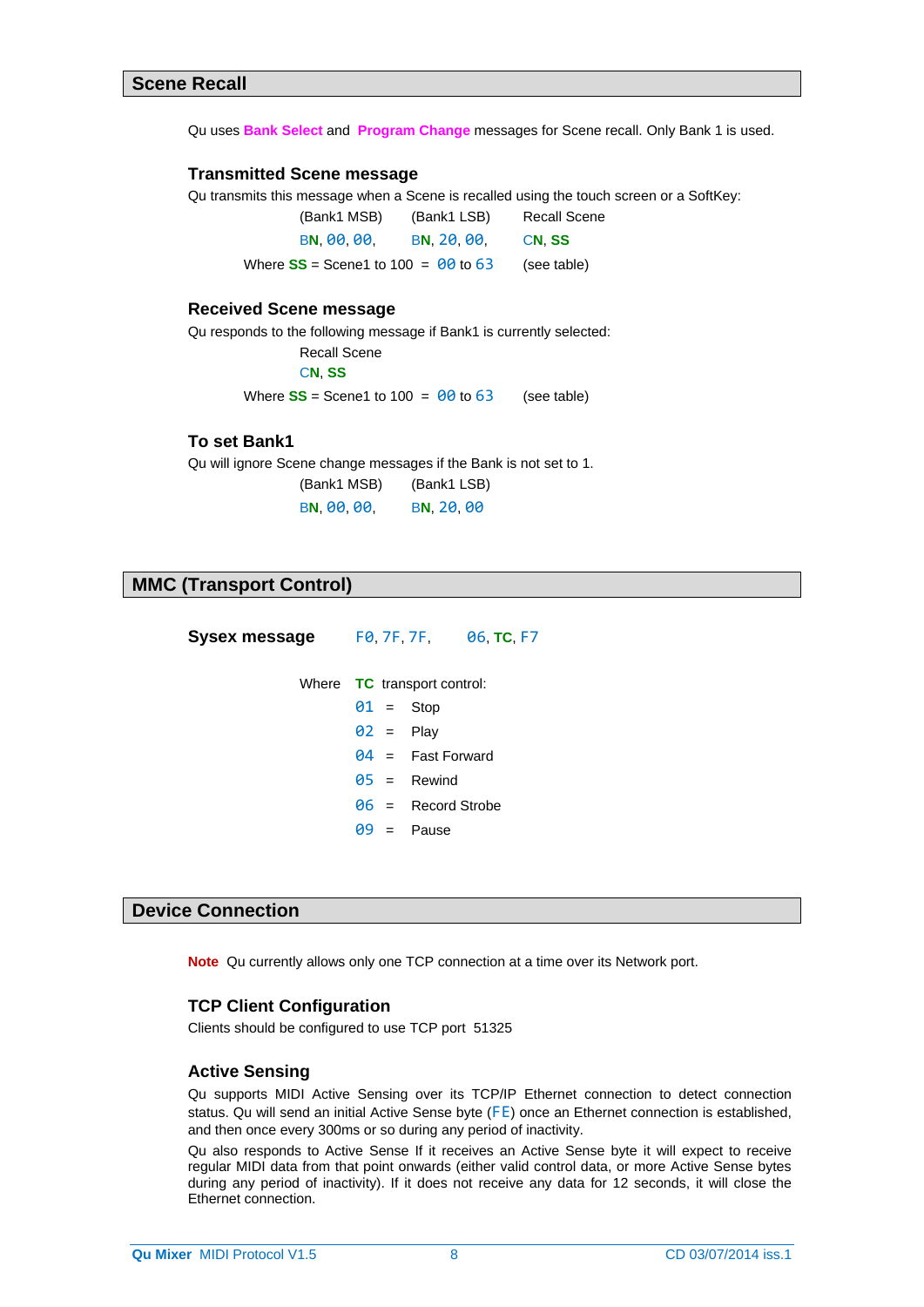Qu uses Sysex messages to communicate much of its data.

| <b>Sysex Header</b> |           | <b>Sysex Header</b> |                              |              |
|---------------------|-----------|---------------------|------------------------------|--------------|
|                     | A&H ID    |                     | Qu mixer Major/Minor version | MIDI channel |
| FØ.                 | 00.00.1A. | 50.11.              | 01.00.                       | <b>0N</b>    |

# **Get System State**

An external controller such as an iPad running the Qu-Pad app can use MIDI **Sysex** messages to request and receive the current parameter state of the Qu mixer.

| Sysex Header, 10 <ipadflag>, F7<br/><b>REQUEST:</b></ipadflag> |                                                                                              |  |  |  |  |  |  |
|----------------------------------------------------------------|----------------------------------------------------------------------------------------------|--|--|--|--|--|--|
|                                                                | Where $\leq$ <b>iPadFlag&gt;</b> = 1 identifies the incoming connection as Qu-pad.           |  |  |  |  |  |  |
|                                                                |                                                                                              |  |  |  |  |  |  |
| <b>REPLY:</b>                                                  | Sysex Header, $11 <$ BoxID > $\lt$ Version > F7                                              |  |  |  |  |  |  |
|                                                                | Where $\leq$ <b>BoxID</b> > identifies the outgoing connection Qu mixer model                |  |  |  |  |  |  |
|                                                                | Where: $1 = Qu-16$                                                                           |  |  |  |  |  |  |
|                                                                | $2 = Qu-24$                                                                                  |  |  |  |  |  |  |
|                                                                | $3 = Qu - 16$                                                                                |  |  |  |  |  |  |
|                                                                | <b>&lt; Version &gt; = <major>,<minor></minor></major></b> = Qu firmware version (7bit data) |  |  |  |  |  |  |
|                                                                | Subsequent push of NRPN messages to update current state.                                    |  |  |  |  |  |  |
| Subsequent End Sync Response:                                  |                                                                                              |  |  |  |  |  |  |
|                                                                | Sysex Header, 14, F7                                                                         |  |  |  |  |  |  |

If **<iPadFlag>** is set in the initial request the Qu mixer will expect to receive an Active Sense byte within 5 seconds. If not, it will close the Ethernet connection. This is how the lost communication mechanism is enforced for Qu-Pad.

# **Channel Naming**

#### **Get Name from Qu**

**REPLY: Sysex Header,** 02**, CH**, **<Name>,** F7

Where **< Name >** = string of hex ascii characters

# **Set Name**

**Sysex Header,** 03**, CH**, **<Name>,** F7

Where **< Name >** = string of hex ascii characters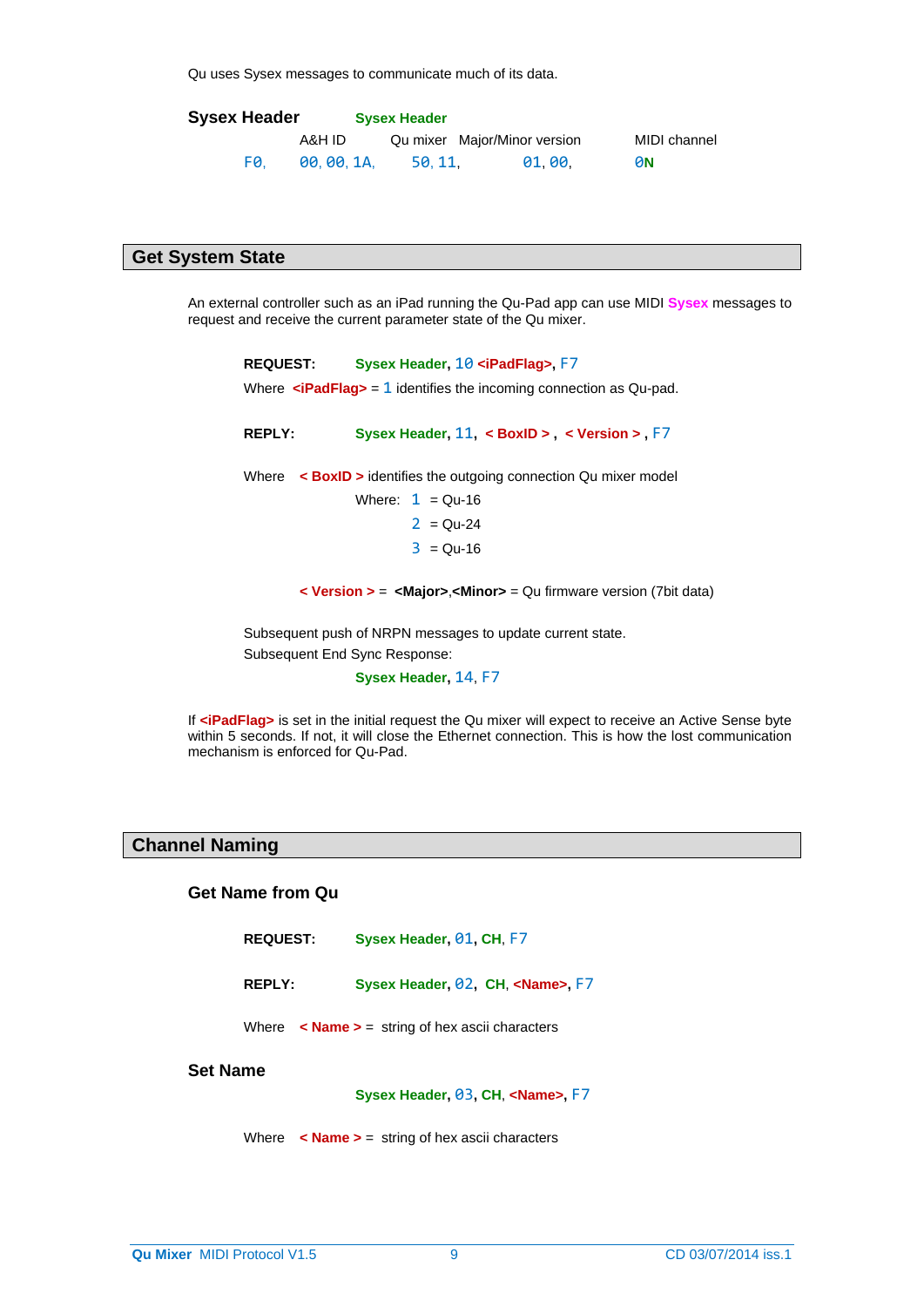#### **Get Meter Data**

An external controller such as an iPad running the Qu-Pad app can use MIDI **Sysex** messages to request and receive the current meter data from the Qu mixer.

| <b>REQUEST:</b> |                                          |
|-----------------|------------------------------------------|
|                 | Sysex Header, 12, F7                     |
| <b>REPLY:</b>   |                                          |
|                 | Sysex Header, $13 \times$ MeterData > F7 |
|                 |                                          |

Where **< MeterData>** = Push of all meter data (Described below).

Meter values are signed dB values, coded as fixed point 7Q8 offset 8000 format, stored as unsigned 16 bit numbers, (transmitted in "7-bit-ized" format in the Sysex).

#### **Encoding of meter data:**

The 8-bit file data needs to be converted to 7-bit form, with the result that every 7 bytes of file data translates to 8 bytes in the MIDI stream.

For each group of 7 bytes of file data, the top bit from each is used to construct an eighth byte, which is sent first. For example:

AAAAaaaa BBBBbbbb CCCCcccc DDDDdddd EEEEeeee FFFFffff GGGGgggg

becomes :

0ABCDEFG 0AAAaaaa 0BBBbbbb 0CCCcccc 0DDDdddd 0EEEeeee 0FFFffff 0GGGgggg

The final group may have less than 7 bytes, and is coded as follows (example with 2 bytes in the final group):

0AB00000 0AAAaaaa 0BBBbbbb

| Example: | 7-bit-ized binary            | 00100000 01111100 00000000                 |
|----------|------------------------------|--------------------------------------------|
|          | Unpacks to 8-bit-ized binary | 01111100 10000000                          |
|          | Equivalent to hexadecimal    | <b>7C80</b>                                |
|          | Remove the offset:           | $(int16_t)$ 7C80 - $(int16_t)$ 8000 = FC80 |
|          | Float and scale:             | (float) $FC80 / 256.0f = -3.5dB$           |

#### **Transmission of meter data:**

The meter data is transmitted in blocks of data in the following order:

| <b>Qu-16</b>           | Qu-24                  | Qu-32                         |
|------------------------|------------------------|-------------------------------|
| 16 Mono Input blocks   | 24 Mono Input blocks   | 24 Mono Input blocks (CH1-24) |
| 72 unused meters       | 3 Stereo Input blocks  | 3 Stereo Input blocks         |
| 3 Stereo Input blocks  | 162 unused meters      | 18 unused meters              |
| 18 unused meters       | 4 Mono Mix blocks      | 8 Mono Input blocks (CH25-32) |
| 4 Mono Mix blocks      | 4 Stereo Mix blocks    | 4 Mono Mix blocks             |
| 4 Stereo Mix blocks    | 2 Stereo Group blocks  | 4 Stereo Mix blocks           |
| 1 Stereo Monitor block | 2 Stereo Matrix blocks | 4 Stereo Group blocks         |
| 4 Stereo FX blocks     | 1 Stereo Monitor block | 2 Stereo Matrix blocks        |
|                        | 4 Stereo FX blocks     | 1 Stereo Monitor block        |
|                        |                        | 4 Stereo FX blocks            |

**Note** Stereo Mix blocks include Mix 5-6, 7-8, 9-10, LR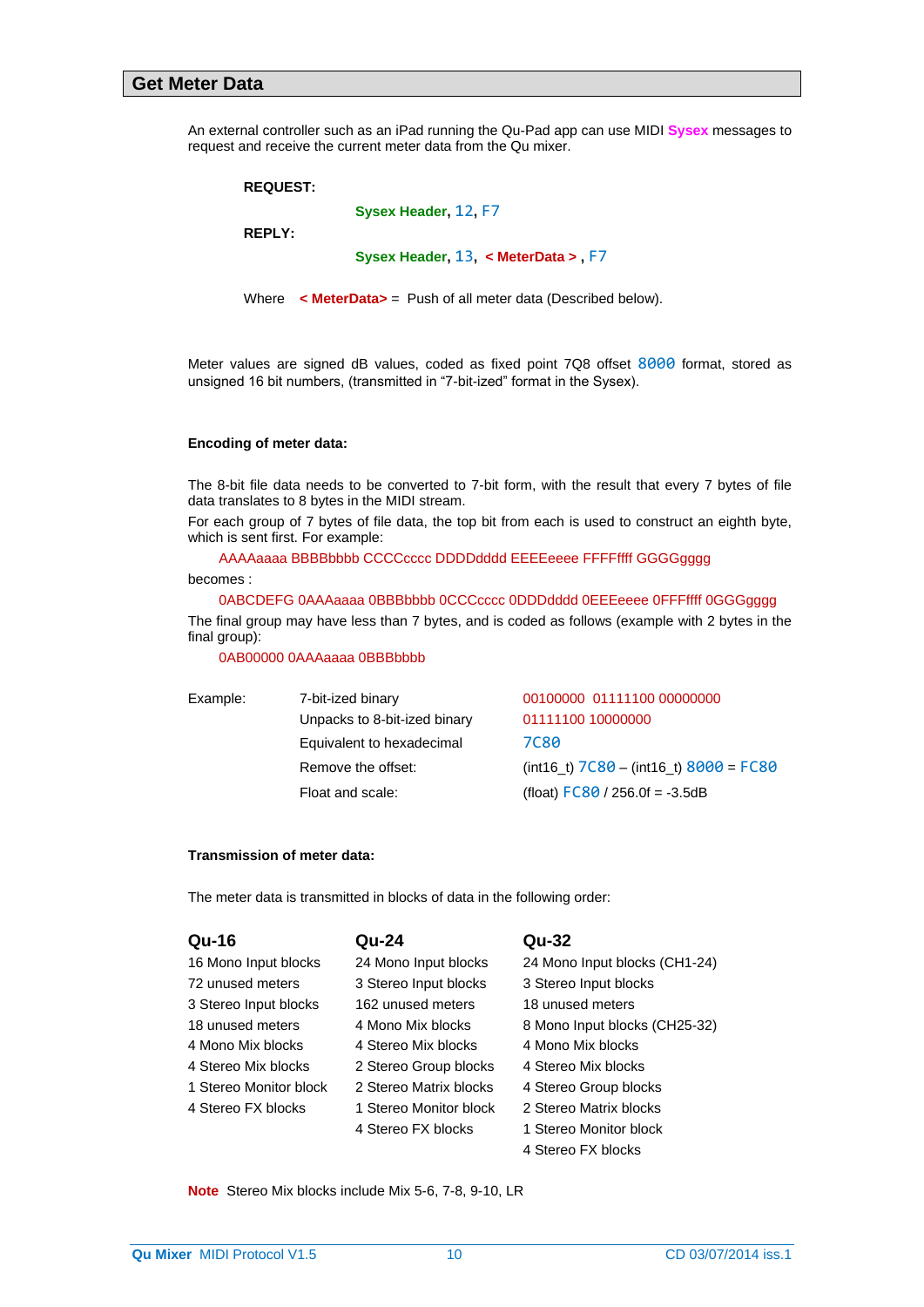The meter blocks transmit the following meter data:

#### **Mono Input block**

Post Preamp Post PEQ Post Compressor Post Delay Gate Side Chain Compressor Side Chain Direct Out Gate Gain reduction Compressor Gain Reduction

### **Stereo Input block**

Post Preamp L Post PEQ L Post Compressor L Post Delay L Gate Side Chain L Compressor Side Chain L Direct Out L Gate Gain reduction L Compressor Gain Reduction L Post Preamp R Post PEQ R Post Compressor R Post Delay R Gate Side Chain R Compressor Side Chain R Direct Out R Gate Gain reduction R Compressor Gain Reduction R

#### **Mono Mix block**

TB/SigGen Pre-Insert Post-PEQ Post-GEQ Post Compressor Post Fader Post insert Compressor Side Chain Compressor Gain Reduction

#### **Stereo Mix / Group / Matrix block**

TB/SigGen L Pre-Insert L Post PEQ L Post GEQ L Post Compressor L Post Fader L Post Insert L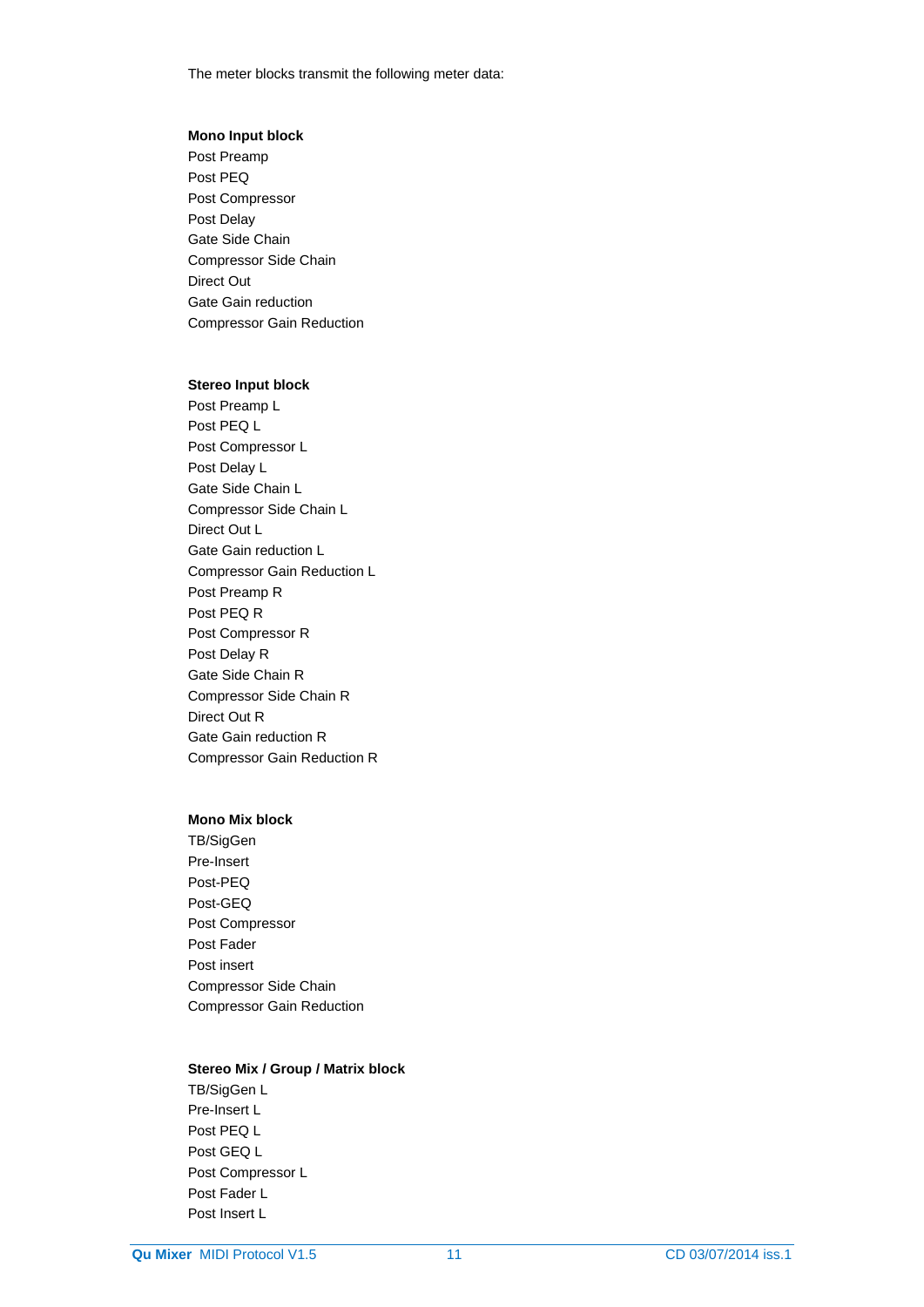Compressor Side Chain L Compressor Gain Reduction L TB/SigGen R Pre-Insert R Post PEQ R Post GEQ R Post Compressor R Post Fader R Post Insert R Compressor Side Chain R Compressor Gain Reduction R

#### **Stereo Monitor block**

PAFL L PAFL R PAFL Mono sum **Talkback** Signal Generator Main Pre Fader L Main Pre Fader R Main Post Fader L Main Post Fader R Main Mono Sum Pre Fader Main Mono Sum Post Fader USB A Record Out L USB A Record Out R 3 Unused Meters RTA 31 bands L RTA 31 bands R

### **Stereo FX block**

Send L Send R Send Mono sum Pre PEQ L Pre PEQ R Tap Tempo L Tap Tempo R Post PEQ L Post PEQ R 9 unused meters